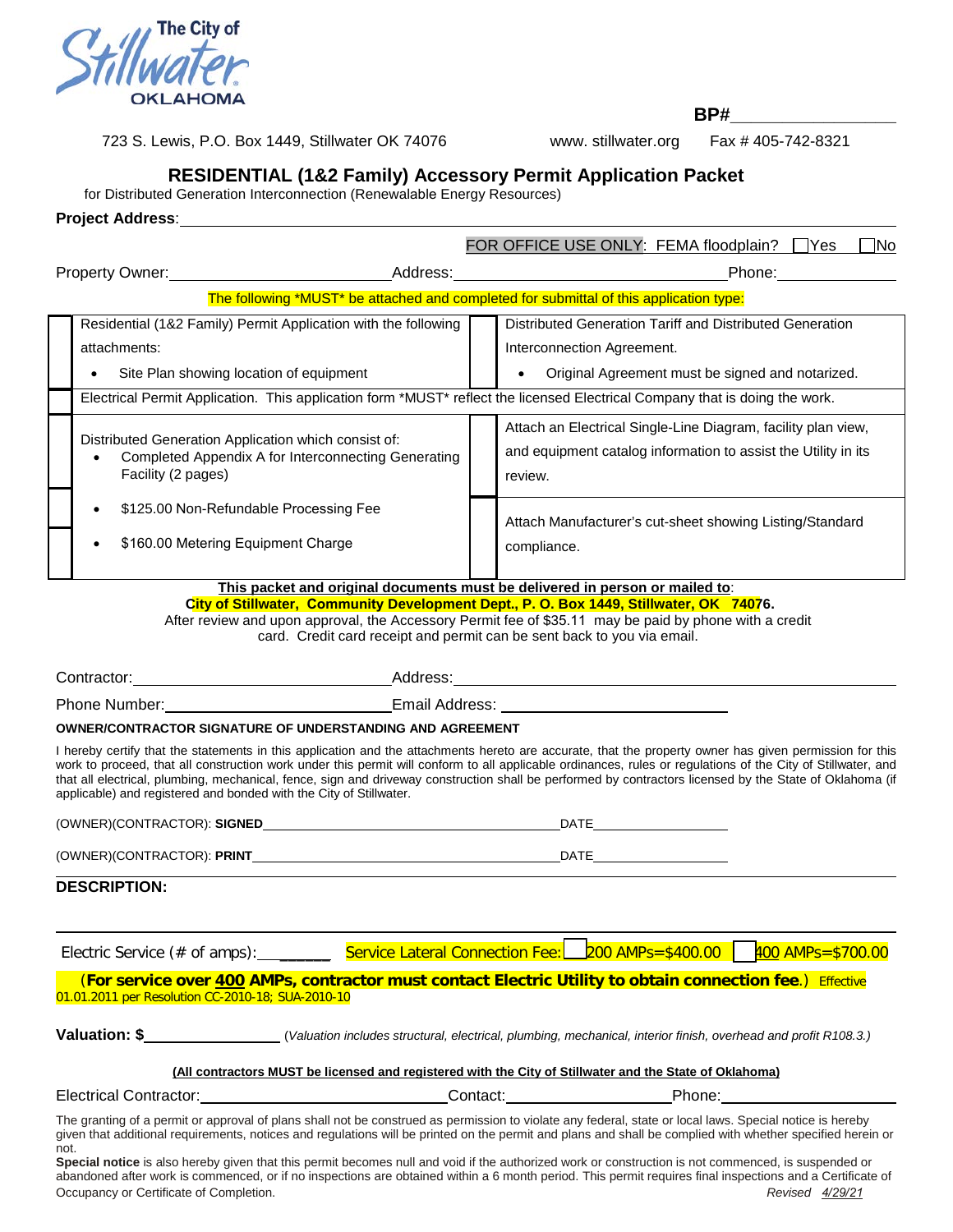

# **Distributed Generation Interconnection**

### **APPROVED BY SUA BOARD OF TRUSTEES ON APRIL 19, 2021**

**PURPOSE:** The purpose of Stillwater's Distributed Generation (DG) Interconnection Agreement is to provide a standardized method for City of Stillwater electric customers owning small scale generating facilities that utilize renewable resources such as wind or solar to operate these facilities in parallel with the City's electric system and potentially receive a credit for the portion of the excess energy produced back to the City of Stillwater.

**AVAILABILITY:** The DG Rate is applicable to customers who intend to own and operate on-site inverter-based electric generating facility using fuels derived from biomass, waste, or other renewable sources, including wind, solar, or water energy to produce electricity.\*\*

#### **GENERATING FACILITY REQUIREMENTS:**

- Complete application for interconnecting a electric generating facility
- Utilize UL1741 listed or IEEE 1547 compliant inverter system
- Provide accessible disconnecting means for utility personnel
- Install 2 sets of meters. One measures customer's consumption and the other one measures customer's generation.
- Comply with the current City of Stillwater Land Development Code
- Obtain applicable City of Stillwater permits/inspections
- Provide an Electric Single-Line Diagram, facility plan view, and equipment catalog information with your DG Interconnection Application.
- Execute Distributed Generation Interconnection Agreement

#### **UTILITY'S COST TO CUSTOMER:**

- Non-refundable processing fee of \$125
- Customer is responsible for the costs of the meters supplied by the utility, currently \$160.
- For installations over 100 kW, the utility requires a study. The Customer is responsible for the costs of this study.

#### **GENERATION CREDIT:**

- Rate approximates utility's avoided cost for wholesale energy
- Credit for energy generated by customer applied on customer's utility bill
- Credit is limited to the customer's maximum energy usage during any billing period from the previous calendar year.

#### **DEFINITIONS:**

- **INTERCONNECTION:** A physical connection between a qualifying generating facility and an electric utility distribution system. Customer's equipment must meet national standards to insure protection of each party's facilities and personnel safety. Typically allowed only by written agreement between the parties.
- **DISTRIBUTED GENERATION:** A variety of technologies that generate electricity at or near where it will be used, such as solar panels and combined heat and power. May serve a single structure, such as a home or business, When connected to the electric utility's lower voltage distribution lines, distributed generation can help support delivery of clean, reliable power to additional customers and reduce electricity losses along transmission and distribution lines.

\*\* - Commonly available back-up generators operating on fossil fuels do meet the renewable or interconnection criteria of the Distributed Generation Interconnection Agreement and are not eligible for parallel operation with the City of Stillwater's electric distribution system.

**Distributed Generation... …At a Glance**

#### **Availability:**

**All areas served by Stillwater Electric Utility. Residential or Commercial customers.** 

**Generating Facilities: On-site generation. Must use Renewable Energy such as: Wind, Solar, Water Biomass, or Waste** 

#### **Benefits:**

**Encourages customerowned small-scale renewable projects. Makes it simpler for City to accommodate these smallscale renewable projects. Compliments renewable incentives offered by State and Federal governments. Environmentally friendly.** 

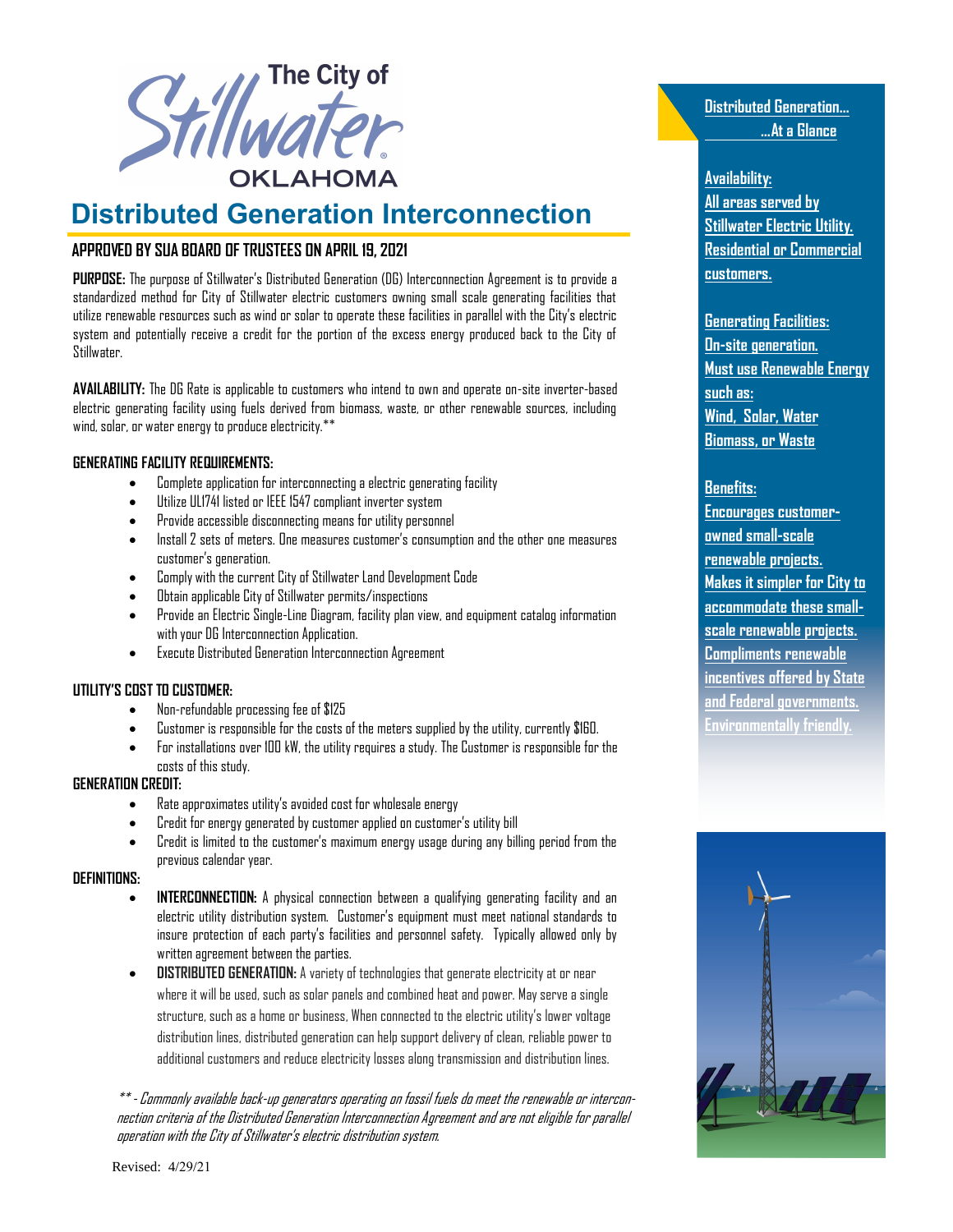## **APPENDIX A**

## **Application for Interconnecting a Generating Facility**

This Application is considered complete when it provides all applicable and correct information required below. Additional information to evaluate the Application may be required.

#### Processing Fee

A non-refundable processing fee of \$125 must accompany this Application.

# **Interconnection Customer**  Name: Contact Person: Address: City: State: 2ip: Telephone: Email Address:

## **Contact (if different from Interconnection Customer)**

| Name:                  |        |      |  |
|------------------------|--------|------|--|
| <b>Contact Person:</b> |        |      |  |
| Address:               |        |      |  |
| City:                  | State: | Zip: |  |
| Telephone:             | Email: |      |  |

### **Generating Facility Information**

| Location:                                                                         |    |        |       |  |
|-----------------------------------------------------------------------------------|----|--------|-------|--|
| Utility Acct #:                                                                   |    |        |       |  |
| Inverter                                                                          |    |        |       |  |
| Manufacturer:                                                                     |    | Model: |       |  |
| Nameplate                                                                         |    |        |       |  |
| Rating:                                                                           | kW | kVA    | Volts |  |
| or Three Phase:<br>Single Phase:                                                  |    |        |       |  |
| Attach an Electric Single-Line Diagram, facility plan view, and equipment catalog |    |        |       |  |
| <i>information to assist the utility in its review.</i>                           |    |        |       |  |
| Wind<br>Energy Source: Solar<br>Hydro<br>Other (Describe)                         |    |        |       |  |
|                                                                                   |    |        |       |  |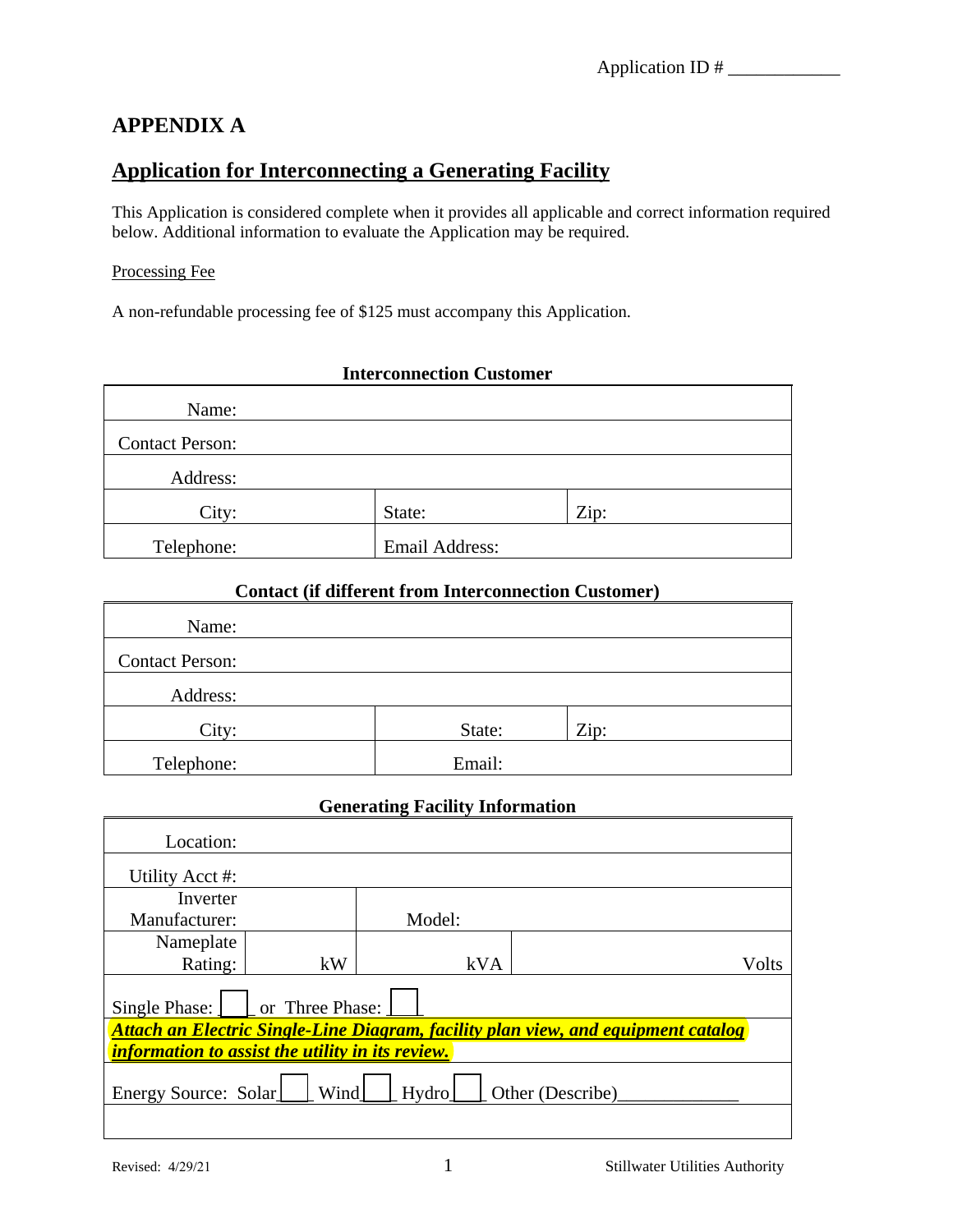Application ID #

| Is the equipment UL1741 Listed? Yes No [                                    |               |  |  |
|-----------------------------------------------------------------------------|---------------|--|--|
| Does equipment comply with IEEE Standard 1547? Yes<br>N <sub>0</sub>        |               |  |  |
| <b>Attach manufacturer's cut-sheet showing Listing/Standard compliance.</b> |               |  |  |
| Estimated                                                                   | Estimated In- |  |  |
| <b>Installation Date:</b>                                                   | Service Date: |  |  |

## **Interconnection Customer Signature**

I hereby certify that, to the best of my knowledge, the information provided in this Application is true. I agree to abide by the Distributed Generation Interconnection Agreement for Interconnection and Parallel Operation of Inverter-Based Generation Equipment.

| Signed: |       |
|---------|-------|
| Title:  | Date: |
|         |       |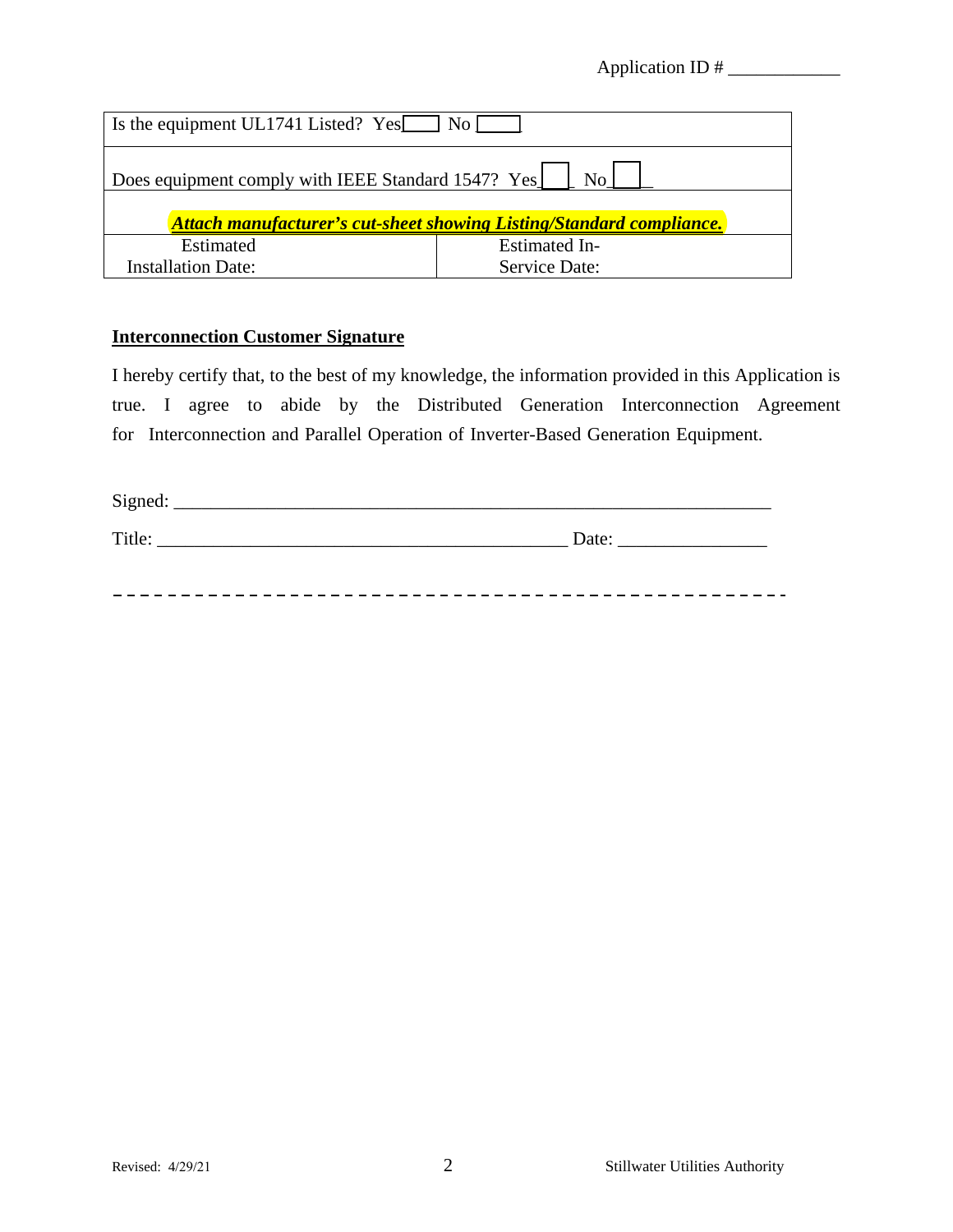## **APPENDIX C**

## **Steps for Utility Interconnection**

- Customer completes and submits to City of Stillwater, Community Development Department (405-742-8220):
	- $\checkmark$  The Residential (1&2 Family) Accessory Permit Application (1 page);
	- $\checkmark$  The Distributed Generation Interconnection Application packet (2 pages) with complete attachments and required documents;
	- $\checkmark$  And the notarized Distributed Generation Interconnection Agreement.
- Customer receives approval from Community Development.
- Customer completes the generating facility installation.
	- $\checkmark$  A lockable disconnect for Utility's use shall be provided.
- Customer gets inspections from Community Development and Stillwater Electric Utility.
- $\blacksquare$  Utility installs appropriate meter(s).
- Customer starts generating energy.

## Questions?

Contact Stillwater Electric Utility at 405-533-8444.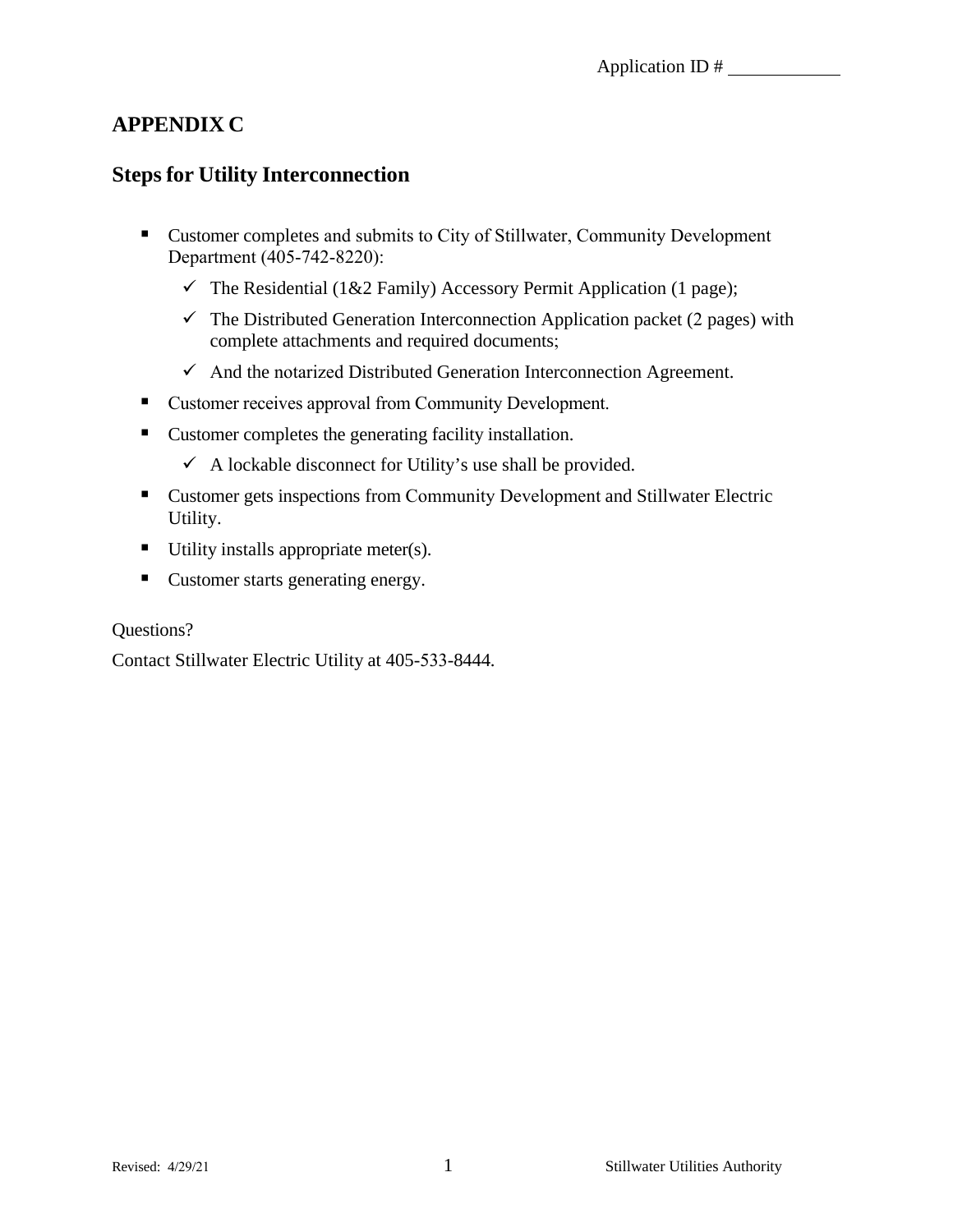

#### **NET ENERGY METERING DISTRIBUTED GENERATION TARIFF (NEM-DG)**

- **I. EFFECTIVE:** In all areas served retail by Stillwater Electric Utility, hereinafter referred to as SEU, of the Stillwater Utilities Authority.
- **II. APPLICATION:** Charges under this Tariff are in addition to those due under the customer's standard rate tariff for electric service unless otherwise noted.
- **III. AVAILABILITY:** This Tariff is applicable to customers that: (i) own and operate an electric generating facility: using fuels derived from biomass, waste or renewable energy source, including wind, solar energy, or water to produce electricity; and of a total size not exceeding the limits set forth in Section [VII](#page-7-0) (Distributed Generation or DG Facility); and (ii) receive service under one of the following retail electric tariffs: Residential Service, General Service, or Power and Light - Secondary.

This Tariff may cease to be available to new customers based on the total level of DG on SEU's system.

Service shall be furnished in accordance with SEU Rules, Regulations, and Conditions of Service, and the Rules and Regulations of the City of Stillwater and the Stillwater Utilities Authority.

<span id="page-5-0"></span>**IV. ENERGY CHARGE:** The Energy Charge for service under this Tariff will replace that set forth under the customer's standard rate tariff. SEU will net energy generated by the customer's Distributed Generation Facility against usage that would otherwise have been billed under the customer's applicable rate tariff. The monthly Energy Charge will be the sum of the: (i) Excess Energy Charge; and (ii) Excess Generation Credit, determined as follows:

**NET ENERGY CREDIT**: Energy generated by the customer's Distributed Generation Facility (kWh AC) during any billing period will be netted against energy consumed (kWh) up to the Net Energy Credit Limit set forth in Section [VI.](#page-6-0)

**EXCESS ENERGY CHARGE**: Energy usage (kWh) during any billing period in excess of generation by the customer's Distributed Generation Facility (kWh AC) will be charged at the Wholesale Energy Rate set forth in Section [VI.](#page-6-0)

**EXCESS GENERATION CREDIT**: Generation by the customer's Distributed Generation Facility (kWh AC) during any billing period in excess of consumption (kWh) will be credited at the Wholesale Energy Rate set forth in Section [V](#page-6-1) up to the Limit set forth in Section [VI.](#page-6-0)

When the Energy Charge for any billing period results in a credit (negative) balance on the utility account, the credit balance will roll forward to the next billing cycle. Any remaining credit balance will expire upon the termination of electric service to a customer.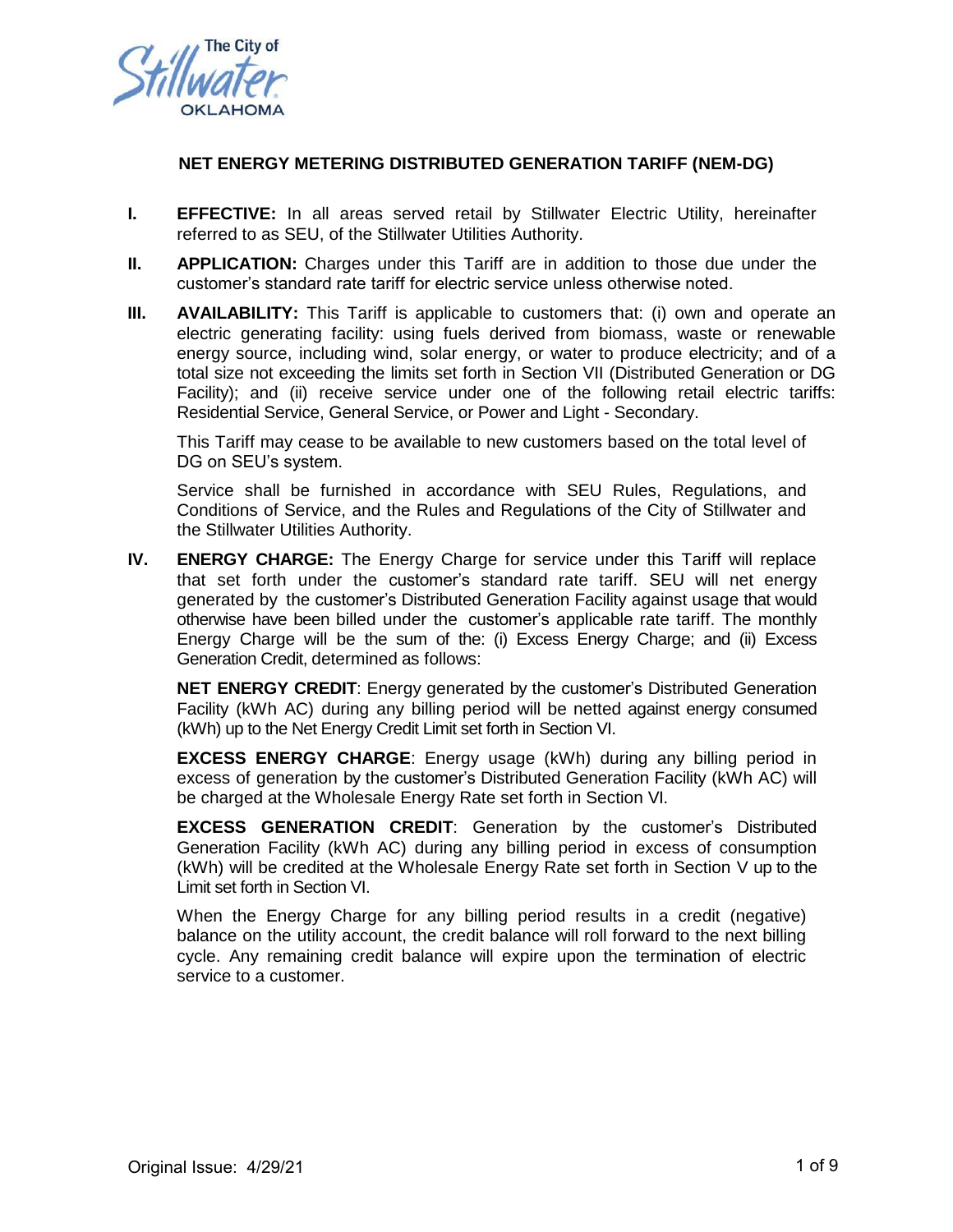Examples of how the Energy Charge will be calculated: At 960 kWh Consumption, 585 kWh Generation, net 375 kWh Onsite Consumption: Energy Charge (Credit):  $375$  kWh x \$0.027165<sup>1</sup>/kWh  $= $ 10.19$ 

<span id="page-6-2"></span>At 560 kWh Consumption, 585 kWh Generation, net 25 kWh to Grid: Energy Charge (Credit): -25 kWh x  $$0.027165^1$  $$0.027165^1$  $$0.027165^1$ /kWh =  $$$  (0.68)

**SEU PRODUCTION COST ADJUSTMENT:** The Stillwater Electric Utility Production Cost Adjustment will not be assessed to DG customers.

**SERVICE AVAILABILITY FEE:** For any billing period during which a customer receives service under this Tariff a fixed Service Availability Fee will be charged. The Service Availability Fee will be based on the customer's standard rate tariff as follows:

| <b>Residential Service (RS)</b>    | \$42.00 per customer per month    |
|------------------------------------|-----------------------------------|
| <b>General Service (GS)</b>        | \$190.00 per customer per month   |
| Power and Light – Secondary (PL-S) | \$1,400.00 per customer per month |

- <span id="page-6-1"></span>**V. WHOLESALE ENERGY RATE:** The Wholesale Energy Rate will be based on the SEU's avoided cost. The utility's avoided cost is based upon the current applicable wholesale power rate from the Grand River Dam Authority (GRDA), including any applicable GRDA Power Cost Adjustment. The Wholesale Energy Rate will be set monthly.
- <span id="page-6-0"></span>**VI. LIMITATIONS:** For any billing period the following limits will apply to Section [IV](#page-5-0) charges.

**NET ENERGY CREDIT LIMIT**: The Net Energy Credit is limited to the customer's maximum energy usage during any billing period from the previous calendar year. No Net Energy Credit will be provided for any generation above this amount.

A new customer's maximum credit will be established after the first calendar year of service. To receive the maximum benefit from the Distributed Generation Facility installation, the customer shall size the installation based on the anticipated maximum annual billing period energy (kWh) usage, and not larger than the size set forth in Section [VII.](#page-7-0)

**EXCESS GENERATION CREDIT LIMIT**: The Excess Generation Credit is limited to the customer's maximum energy usage during any billing period from the previous calendar year. No Excess Generation Credit will be provided for any generation above this amount. A new customer's maximum credit will be established after the first calendar year of service.

<sup>&</sup>lt;sup>1</sup> Illustrative amount for purposes of demonstrating the calculation.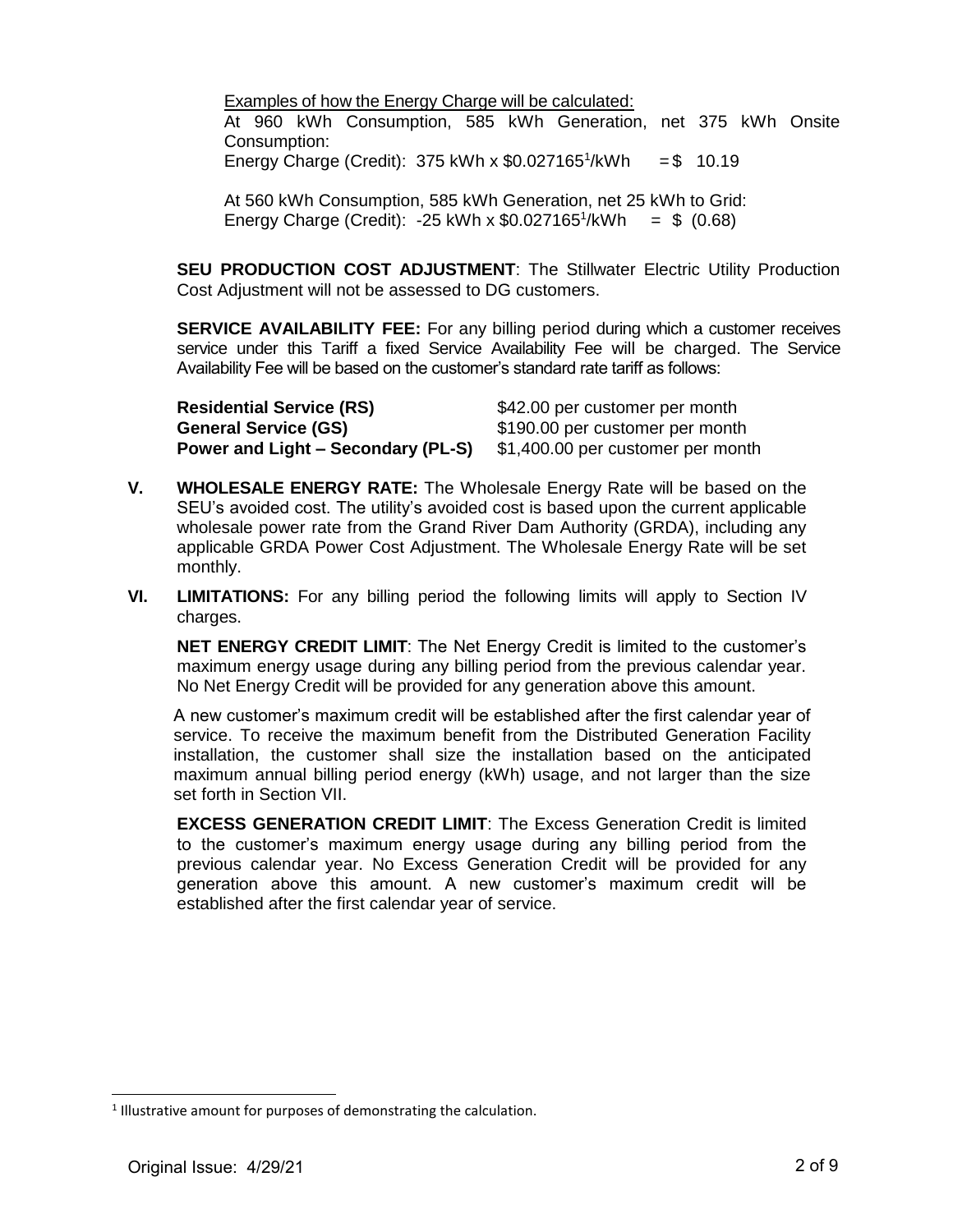| Examples of how the customer limits will be calculated:                                                      |                |
|--------------------------------------------------------------------------------------------------------------|----------------|
| Previous Calendar Year Billing Period Maximum kWh usage:<br>kWh Customer Generation (Billing Period):<br>kWh | 1,000<br>2,000 |
| <b>Customer Current Month Total Consumption:</b>                                                             | 1,100 kWh      |
| <b>Customer Net Energy Credit:</b>                                                                           |                |
| = Minimum of Generation, Consumption or Maximum:                                                             |                |
|                                                                                                              | 1,000 kWh      |
| Customer Excess Energy Charge: @ Wholesale rate:                                                             |                |
| = Consumption - Net Energy Credit                                                                            |                |
| $= 1,100 - 1,000 =$                                                                                          | 100 kWh        |
| <b>Excess Generation Credit @ Wholesale rate:</b>                                                            |                |
| = Generation - Net Energy Credit<br>$= 2,000 - 1,000 =$                                                      | 1,000 kWh      |
| Energy Charge (Credit):                                                                                      |                |
| = Excess Energy - Excess Generation                                                                          |                |
|                                                                                                              |                |
| $= 100 - 1,000 =$                                                                                            | 900 kWh credit |
| Previous Calendar Year Billing Period Maximum kWh usage:                                                     | 1,000          |
| kWh Customer Generation (Billing Period):<br>kWh                                                             | 500            |
| <b>Customer Current Month Total Consumption:</b>                                                             | 1,100 kWh      |
| <b>Customer Net Energy Credit:</b>                                                                           |                |
| = Minimum of Generation, Consumption or Maximum:                                                             |                |
|                                                                                                              | 500 kWh        |
| Customer Excess Energy Charge: @ Wholesale rate:                                                             |                |
|                                                                                                              |                |
| = Consumption - Net Energy Credit                                                                            |                |
| $= 1,100 - 500 =$                                                                                            | 600 kWh        |
| <b>Excess Generation Credit @ Wholesale rate:</b>                                                            |                |
| = Generation - Net Energy Credit                                                                             |                |
| $= 500 - 500 =$                                                                                              | 0 kWh          |
| Energy Charge (Credit):                                                                                      |                |
| = Excess Energy - Excess Generation<br>$= 600 - 0 =$                                                         | 600 kWh charge |

<span id="page-7-0"></span>**VII. SYSTEM INFRASTRUCTURE:** Residential, General Service, and Power and Light - Secondary customer installations eligible for service under this Tariff are limited to a total maximum installed capacity of 125% of the customer's peak load for the prior calendar year or 100 kW, whichever is less or a minimum capacity of 2kW. For installations of 100 kW and larger, the City of Stillwater may require that a study on the impact to nearby system infrastructure be completed prior to installation. The customer shall be responsible for the actual costs of this study as well as required infrastructure upgrades.

The City of Stillwater may allow installations bigger or smaller than these limits for any customer at its sole discretion, on a case-by case basis, and subject to additional conditions, including revised charges. The City of Stillwater may limit participation at its sole discretion for issues of equity or system integrity, among other issues.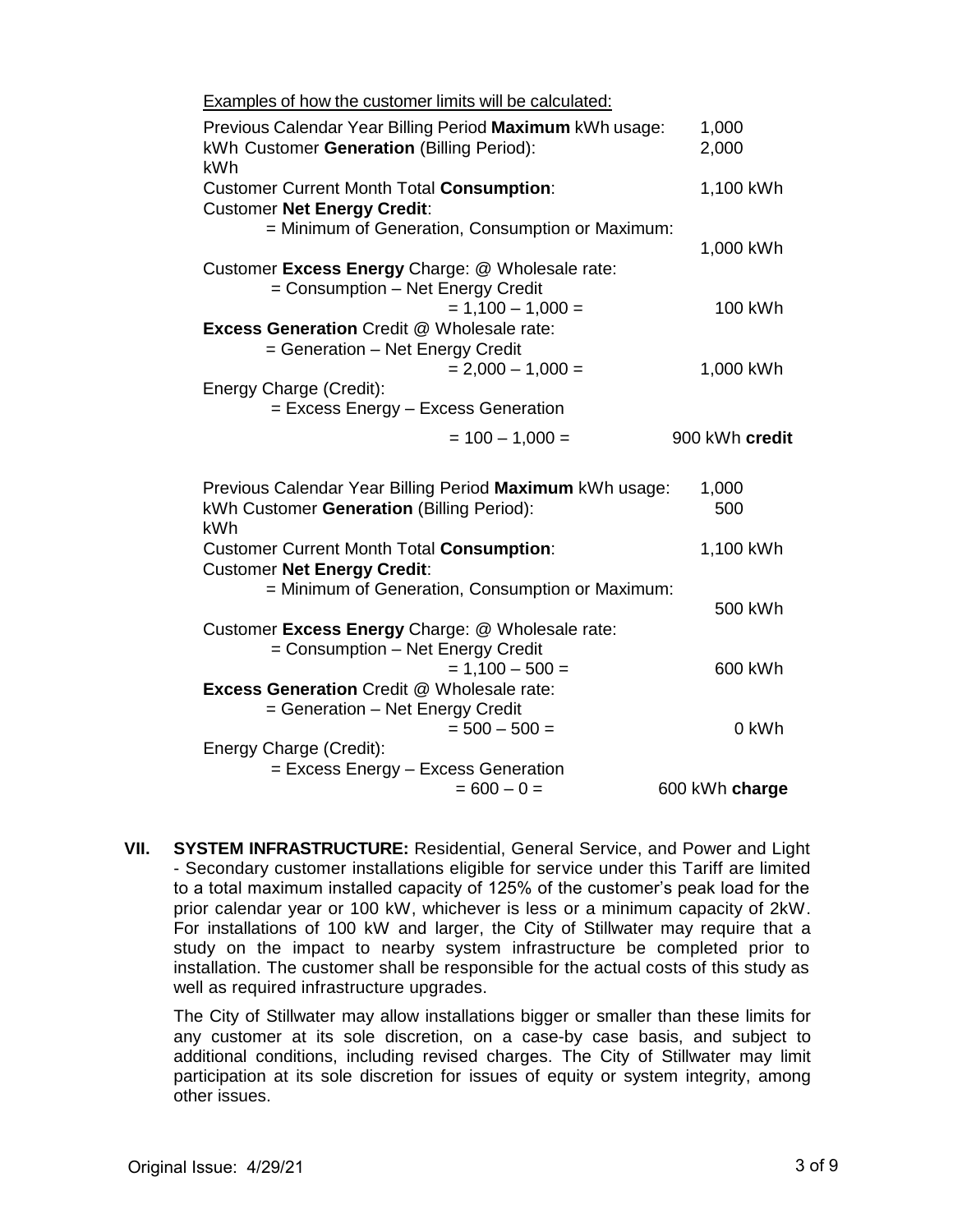- **VIII. INTERCONNECTION AGREEMENT:** Any customer desiring to receive credit for Distributed Generation Facility generation under this rate schedule is required to execute the then-applicable DG Interconnection Agreement, a current copy of which is attached as Exhibit I, prior to delivering energy to the City of Stillwater. Distributed Generation Facility installation shall follow all requirements as described in the Interconnection Agreement. By executing an Interconnection Agreement, a customer agrees to all such requirements.
- **IX. ENERGY PRODUCTION:** To maintain eligibility under this Tariff, the customer's Distributed Generation Facility must be in working order. After ninety (90) days during which the Distributed Generation Facility generates dramatically less than typical production (for example, generating 20% or less of normal rated capacity) or is inoperable, the customer may become ineligible for service under this Tariff and may be returned to its regular retail electric tariff.
- **X. METERING EQUIPMENT:** Customers under this rate tariff shall have two sets of metering equipment. One meter to measure the customer's consumption and a second meter to measure the customer's Distributed Generation Facility generation. The customer shall be responsible for the actual costs of the metering equipment supplied by the utility.
- **XI. APPLICATION FEES:** Customer will be charged a non-refundable application fee to cover the cost of application processing.
- **XII. TERM:** The utility has the right to modify, suspend, or terminate this Tariff upon thirty (30) days' notice to customers.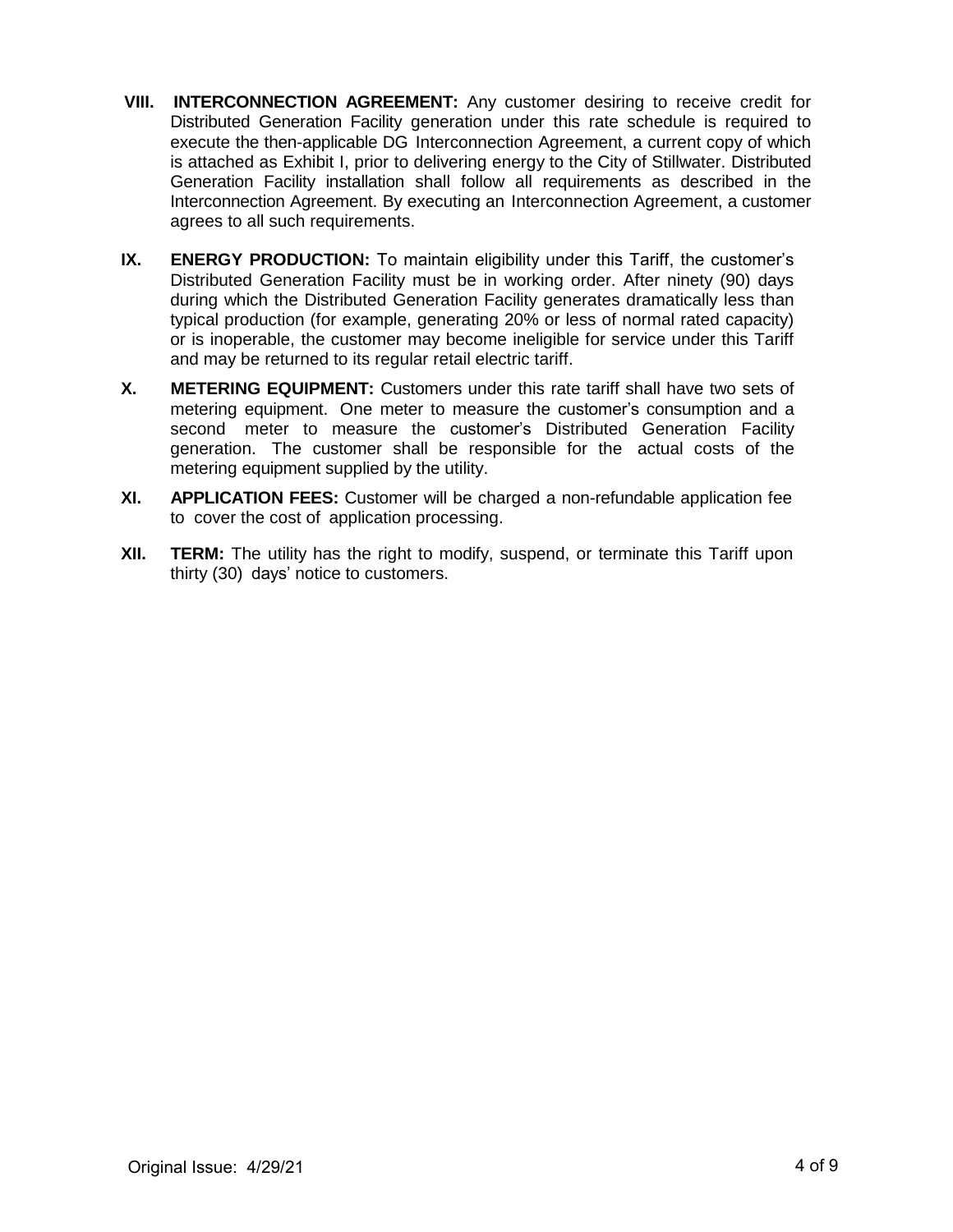

#### **EXHIBIT I**

#### **DISTRIUBTED GENERATION INTERCONNECTION AGREEMENT NET ENERGY METERING WITH SERVICE AVAILABILITY FEE**

This agreement made and entered into this \_\_\_\_\_\_ day of \_\_\_\_\_\_\_\_\_\_\_\_\_\_\_\_\_\_\_\_\_\_\_, 20\_\_\_\_ by and between Stillwater Utilities Authority, Stillwater, Oklahoma ("Utility"), and located at \_\_\_\_\_\_\_\_\_\_\_\_\_\_\_\_\_\_\_\_\_\_\_\_\_\_\_, Stillwater, Oklahoma 7407\_\_ , hereinafter referred to as "Customer" (individually, "Party", and, collectively, "Parties").

## **SECTION 1. CUSTOMER ELECTRIC GENERATING FACILITY**

1.1. Customer intends to own and operate an inverter-based electric generating facility using fuels derived from biomass, waste or renewable energy source, including wind, solar energy, or water to produce electricity. Customer desires to operate such generation parallel with the Utility's system. The Utility has no direct financial involvement in the investment, construction, operation or maintenance of Customer's generation facility. The Customer has completed an application for interconnection with the utility system and paid all applicable fees associated therewith. A copy of this application is attached to this agreement as Appendix "A".

1.2. The Utility is willing to permit Customer to operate its generating facility in parallel with Utility's system pursuant to the terms of the then-applicable Distributed Generation Tariff.

### **SECTION 2. BILLING**

2.1. The Customer shall be billed according to the applicable Distributed Generation Tariff for electricity delivered to the Customer.

2.2. The Utility shall provide credits to the Customer for energy generated and delivered to the Utility pursuant to the terms of the then-applicable Distributed Generation Tariff.

### **SECTION 3. TERM**

3.1. This Agreement shall be in effect when signed by the Customer and the Utility and shall remain in effect thereafter month to month unless terminated by either Party on thirty (30) days prior written notice.

### **SECTION 4. STANDARD COMPLIANCE**

4.1. Customer represents and agrees that the generating facilities are, or will be prior to operation, certified as complying with:

4.1.1. The requirements of the Institute of Electrical and Electronics Engineers (IEEE) Standard 1547-2003, "Standard for Interconnecting Distributed Resources with Electric Power Systems", as amended and supplemented as of the date of this Agreement, which standard is incorporated herein by this reference (IEEE Standard 1547-2003); or

4.1.2. The requirements of the Underwriters Laboratories (UL) Standard 1741 concerning Inverters, Converters and Controllers for Use in Independent Power Systems, as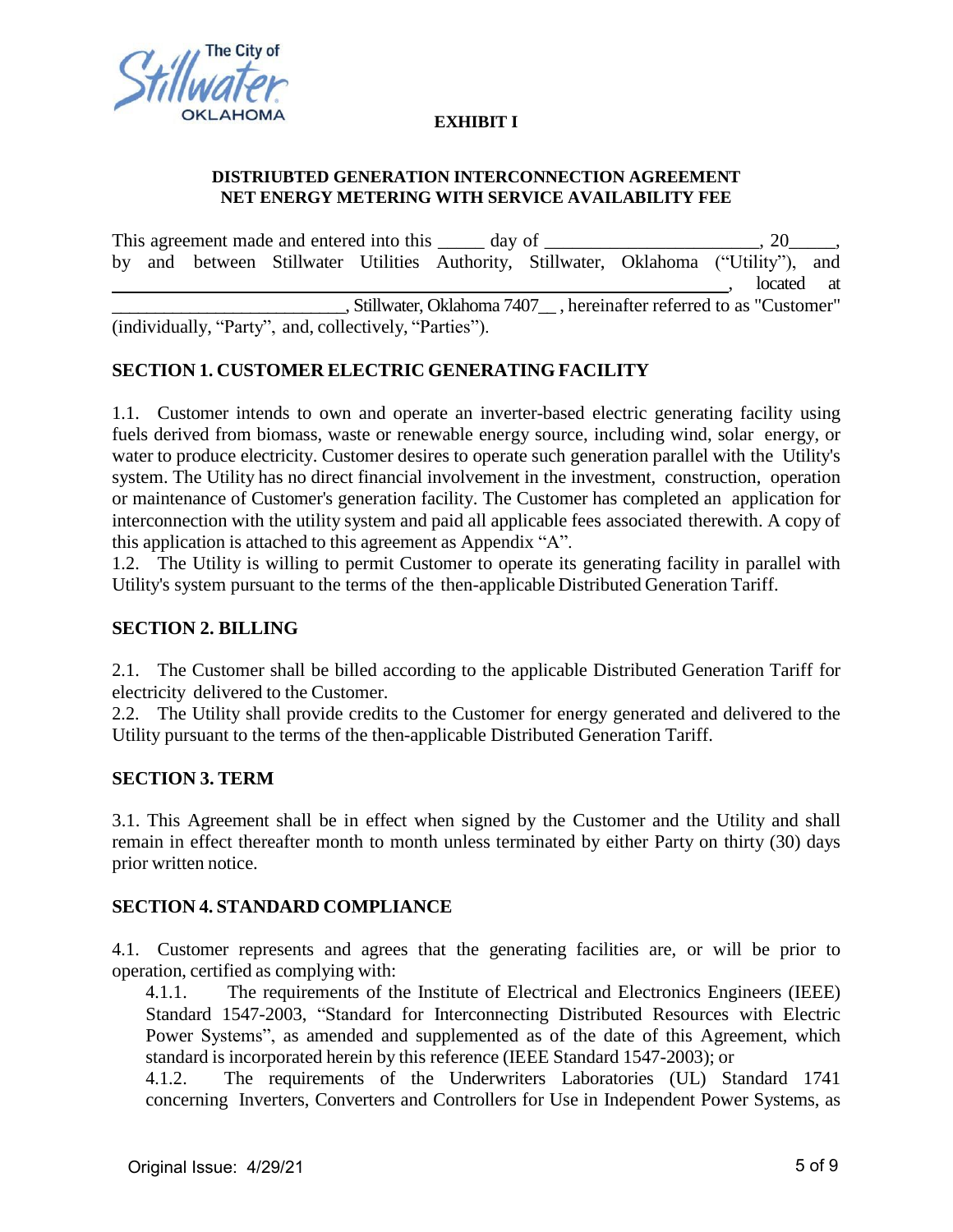amended and supplemented as of the date of this Agreement, which standard is incorporated herein by this reference.

## **SECTION 5. INTERRUPTION OR REDUCTION OF DELIVERIES**

5.1. The Utility may require Customer to interrupt or reduce deliveries as follows:

5.1.1. When necessary in order to construct, install, maintain, repair, replace, remove, investigate, or inspect any of its equipment or part of its system; or

5.1.2. If it determines that curtailment, interruption, or reduction is necessary because of emergencies, or lack of compliance with prudent electrical practices.

5.2. Whenever possible, the Utility shall give Customer reasonable notice of the possibility that interruption or reduction of deliveries may be required.

5.3. Notwithstanding any other provision of this Agreement, if at any time the Utility determines that either:

5.3.1. The generating facility may endanger Utility personnel, or

5.3.2. The continued operation of Customer's generating facility may endanger the integrity of the Utility's electric system, then the Utility shall have the right to disconnect Customer's generating facility from the Utility's electric system. Customer's generating facility shall remain disconnected until such time as the Utility is satisfied that the endangering condition(s) have been corrected.

## **SECTION 6. INTERCONNECTION**

6.1. Customer shall deliver energy to the Utility at the utility's meter.

6.2. Customer shall pay for designing, installing, inspecting, operating, and maintaining the electric generating facility in accordance with all applicable laws and regulations and shall comply with this Agreement and the Utility's Terms and Conditions of Service.

6.3. Customer shall pay for the Utility's standard service hook-up, if not already present. Customer shall also pay for separate metering equipment, including installation costs, for the electric generation equipment.

6.4. Customer shall not commence parallel operation of the generating facility until written approval of the interconnection facilities has been given by the Utility. Such approval shall not be unreasonably withheld. The Utility shall have the right to have representatives present at the initial testing of Customer's protective apparatus. Customer shall notify the Utility when testing is to take place. Customer shall install and maintain, at Customer's expense, a disconnect switch capable of being locked open, located outside, and accessible by Utility personnel.

## **SECTION 7. MAINTENANCE AND PERMITS**

7.1. Customer shall:

7.1.1. Maintain the electric generating facility and interconnection facilities in a safe and prudent manner and in conformance with all applicable laws and regulations including, but not limited to, the Utility's Terms and Conditions of Service, and

7.1.2. Obtain any governmental authorizations and permits required for the construction, operation and/or modification of the electric generating facility and interconnection facilities, including electrical permit(s).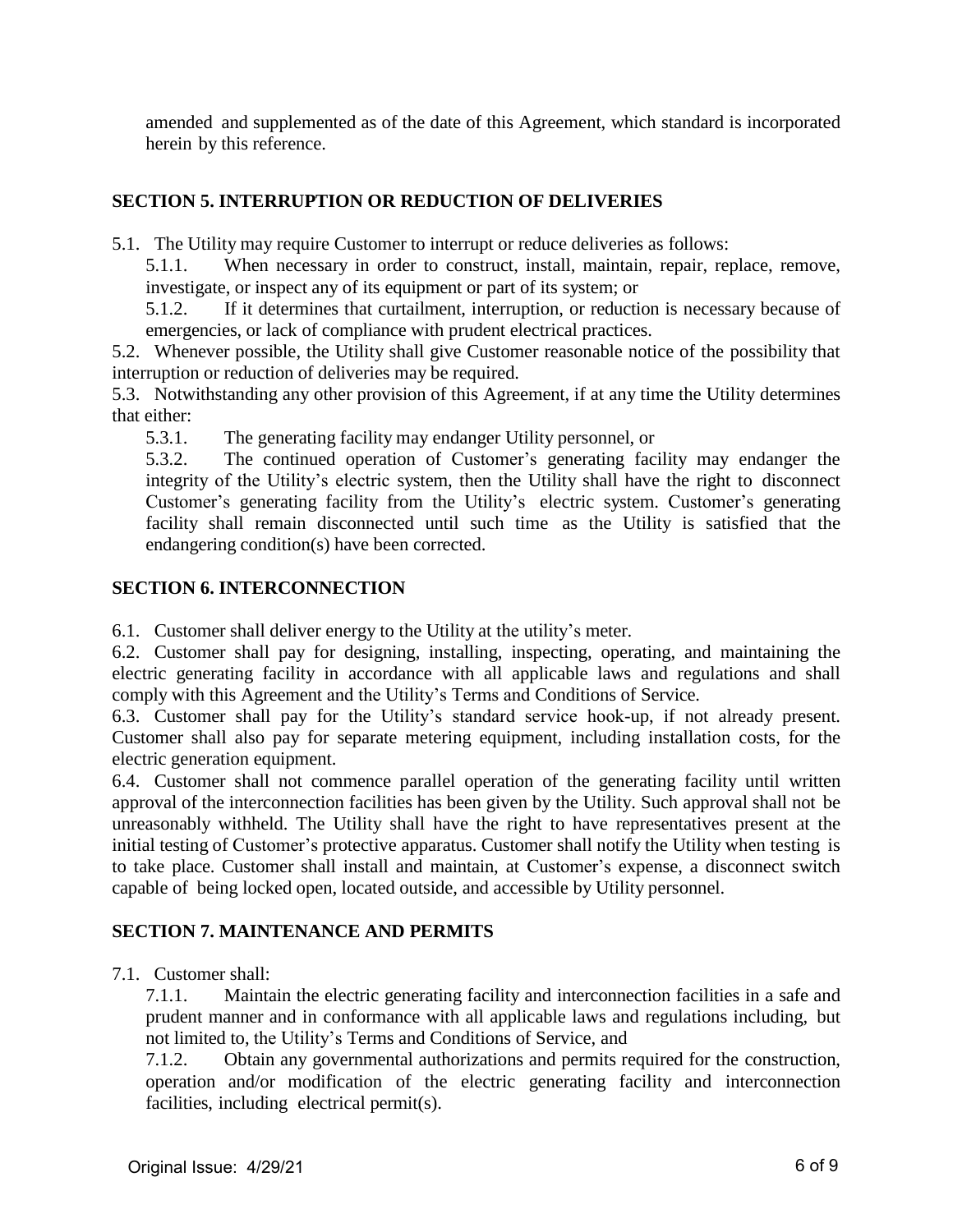7.1.3. Reimburse the Utility for any and all losses, damages, claims, penalties, or liability it incurs as a result of Customer's failure to obtain or maintain any governmental authorizations and permits required for construction and operation of Customer's generating facility or failure to maintain Customer's generating facility as required in 7.1.1 above.

7.1.4. Notify the Utility in writing prior to any additions or modifications to the generating facility. Substantial changes to equipment ratings or configurations may impact utility infrastructure. Additional fees and permits may be required.

## **SECTION 8. ACCESS TO PREMISES**

8.1. The Utility may enter Customer's premises or property to:

8.1.1. Inspect, at all reasonable hours, Customer's generating facility's protective devices;

8.1.2. Read meter; and

8.1.3. Disconnect, without advance notice, the generating facilities if, in the Utility's opinion, a hazardous condition exists and such immediate action is necessary to protect persons, or the Utility's facilities, or the property of others from damage or interference caused by Customer's electric generating facilities, or lack of properly operating protective devices or inability to inspect the same.

8.2. The Utility inspection or other action shall not constitute approval by the Utility. The Customer remains solely responsible for the safe and adequate operation of its facilities.

## **SECTION 9. INDEMNITY**

9.1. Customer shall defend, protect, indemnify and hold harmless Utility, its directors, officers, employees, and agents from and against any and all losses, liability, damages, claims, costs, charges, demands, or expenses (including any direct, indirect or consequential loss, liability, damage, claim, cost, charge, demand, or expense, and reasonable attorneys' fees) for injury or death to persons and damage to property, arising, directly or indirectly, out of or interconnection with (a) engineering, design, construction, maintenance, repair, operation, supervision, inspection, testing, protection or ownership of Customer's facilities.

## **SECTION 10. MISCELLANEOUS PROVISIONS**

10.1. This Agreement shall be governed by and interpreted and construed in accordance with the laws of the State of Oklahoma.

10.2. The provisions of Utility's Terms and Conditions of Service and contract(s) for purchase of wholesale power now or hereafter in effect shall apply to this Agreement.

10.3. The following appendices, attached to this Agreement, are incorporated herein by reference:

Appendix A – Interconnection Application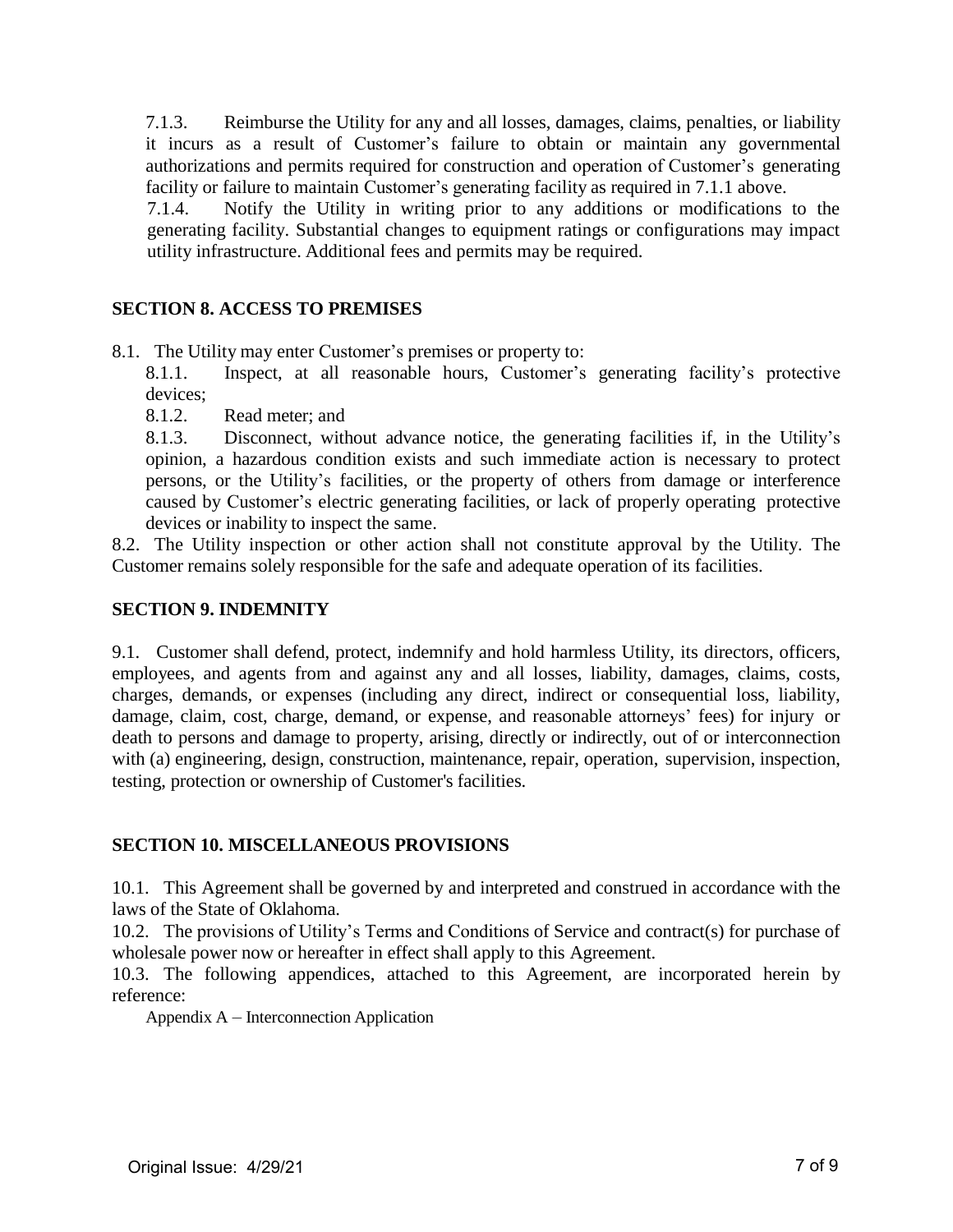**Initial below** to indicate that you have read and understand each of these items. By initialing these items you are indicating that you have fully read and understand the Distributed Generation Tariff and have no further questions or concerns related to this Tariff for the SUA.



The Utility has a Net Metering program that includes a fixed monthly Service Availability Fee I will be billed for **excess** energy I consume at the Utility's Avoided Wholesale rate and;

I will be credited for **a limited amount** of excess energy I generate at the Utility's Avoided Wholesale cost.

I will contact the utility before adding or modifying my equipment, see 7.1.4 above.

**IN WITNESS WHEREOF**, the parties have caused this Agreement to be executed by their duly authorized representatives on the day and year first above set forth.

Customer

Customer

STATE OF \_\_\_\_\_\_\_\_\_\_\_\_\_\_ ) ) ss. COUNTY OF \_\_\_\_\_\_\_

Before me, a Notary Public in and for said County and State on this \_\_\_\_\_ day of \_\_\_\_\_\_\_\_\_, 20 repressionally appeared, the set of the set of the set of the set of the set of the set of the set of the set of the set of the set of the set of the set of the set of the set of the set of the set of the set of the set identical person who subscribed the name of the maker thereof to the foregoing instrument and acknowledged to me that he/she/they executed the same as his/her/their free and voluntary act and deed for the uses and purposes therein set forth.

Given under my hand and seal the day and year last above written.

\_\_\_\_\_\_\_\_\_\_\_\_\_\_\_\_\_\_\_\_\_\_\_\_\_\_\_\_\_\_\_\_\_\_\_ NOTARY PUBLIC

My Commission Expires: My Commission Number:

(SEAL)